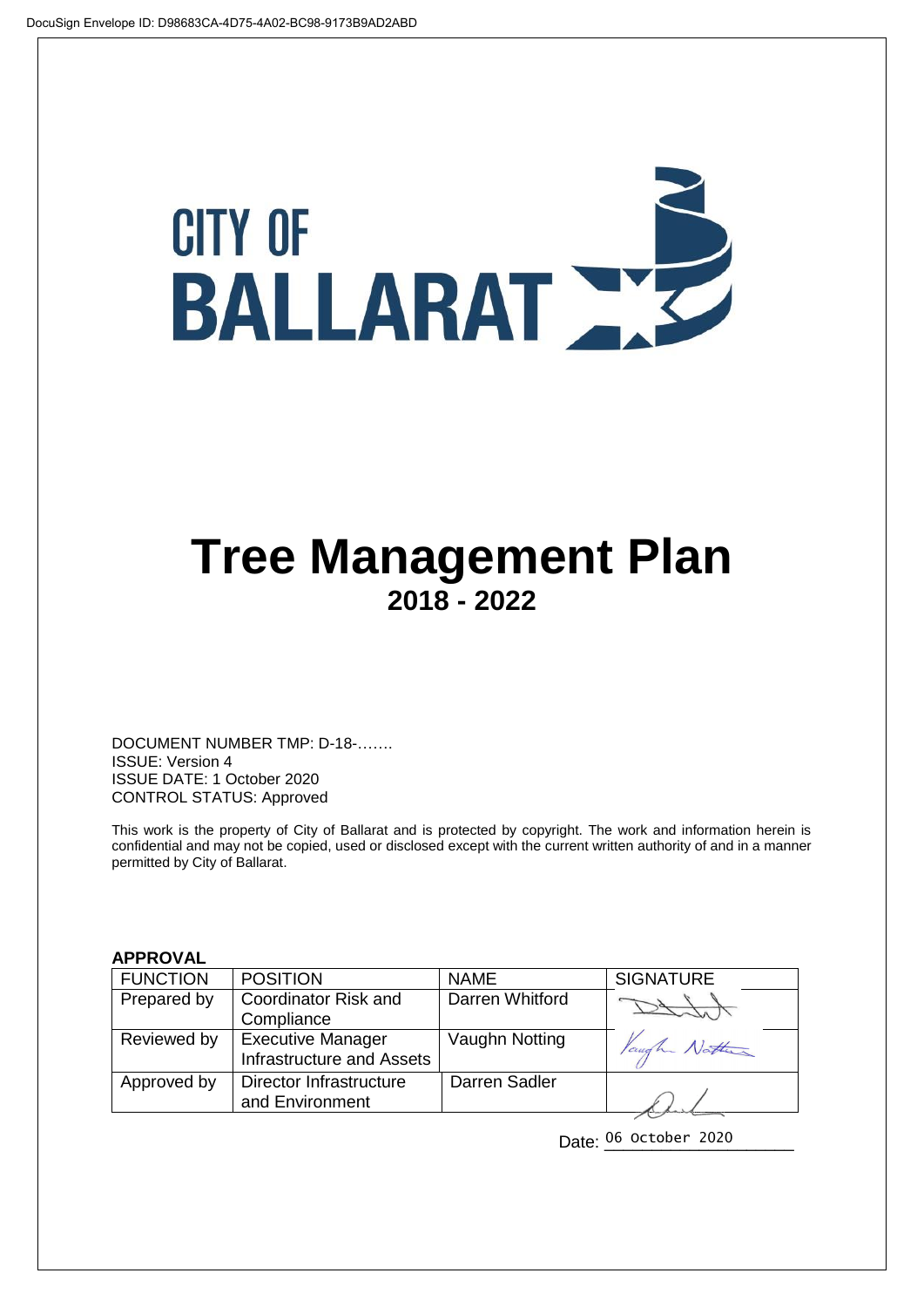#### **Contents**

| 1.  |       |  |  |  |  |
|-----|-------|--|--|--|--|
| 2.  |       |  |  |  |  |
| 3.  |       |  |  |  |  |
| 4.  |       |  |  |  |  |
|     | 4.1.1 |  |  |  |  |
|     | 4.1.2 |  |  |  |  |
|     | 4.1.3 |  |  |  |  |
|     | 4.1.4 |  |  |  |  |
| 5.  |       |  |  |  |  |
|     | 5.1.1 |  |  |  |  |
|     | 5.1.2 |  |  |  |  |
| 6.  |       |  |  |  |  |
| 7.  |       |  |  |  |  |
| 8.  |       |  |  |  |  |
| 9.  |       |  |  |  |  |
| 10. |       |  |  |  |  |
| 11. |       |  |  |  |  |
|     |       |  |  |  |  |
|     |       |  |  |  |  |
|     |       |  |  |  |  |
|     |       |  |  |  |  |
|     |       |  |  |  |  |
|     |       |  |  |  |  |
|     |       |  |  |  |  |
|     |       |  |  |  |  |
|     |       |  |  |  |  |
|     |       |  |  |  |  |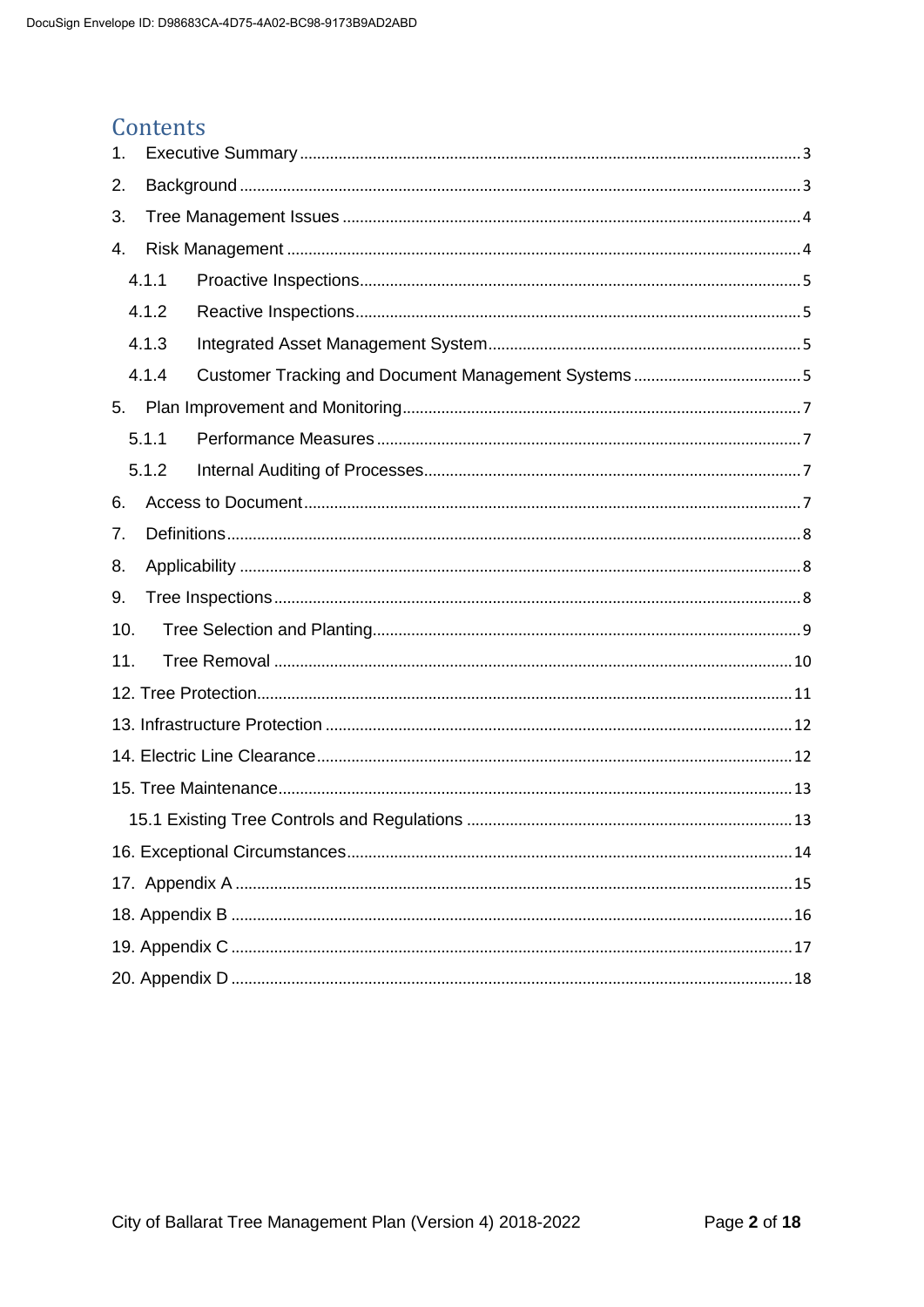## **1. Executive Summary**

This Tree Management Plan has been developed in order to:

- provide a clearly defined and consistent approach to the way the City of Ballarat manages tree assets and issues arising from an operational perspective; and
- assist City of Ballarat staff in determining priorities for tree programs and works.
- support and complement Council's strategic focus on adopting an urban forest management approach and achieve a 40% canopy cover by 2040
- complement the recommendations of the "Cool It" report in achieving a greater canopy to shade hard surfaces such as roads and buildings.

The Tree Management Plan will provide principles and reference policies for how the City of Ballarat addresses:

- tree management;
- risk identification and mitigation;
- tree inspections and assessments;
- tree selection and planting:
- tree removal:
- tree protection;
- infrastructure protection;
- **e** electric line clearance:
- tree maintenance:
- tree inventory and record keeping

## **2. Background**

The City of Ballarat has a very wide diversity of trees in terms of species, age, size and density. Ballarat contains some rare and significant trees listed with the National Trust of Victoria. The Ballarat Avenue of Honour contains 3,771 culturally significant trees and many others are within the botanic gardens, major parks and private property. There are many other trees significant to Ballarat that are not specifically listed with the National Trust nor formally recognised or protected.

The main urban area of Ballarat contains a significant number of trees in public areas. Some 48,500 street trees have been identified and assessed to date, along with 16,500 parkland trees.

Currently, there is somewhat limited detail on the total number, species and condition of the tree population in Ballarat. A significant amount of data on Council's trees has been, and continues to be collected and recorded, but completing this and maintaining it up to date requires significant resources in order to protect and enhance the overall tree assets in the Ballarat municipality.

Trees are an essential part of the urban and rural fabric, providing economic, social and ecological benefits. They are highly important and should be managed similarly to other Council assets including the drainage network, roads and footpaths. Trees are however living assets and need to be managed accordingly.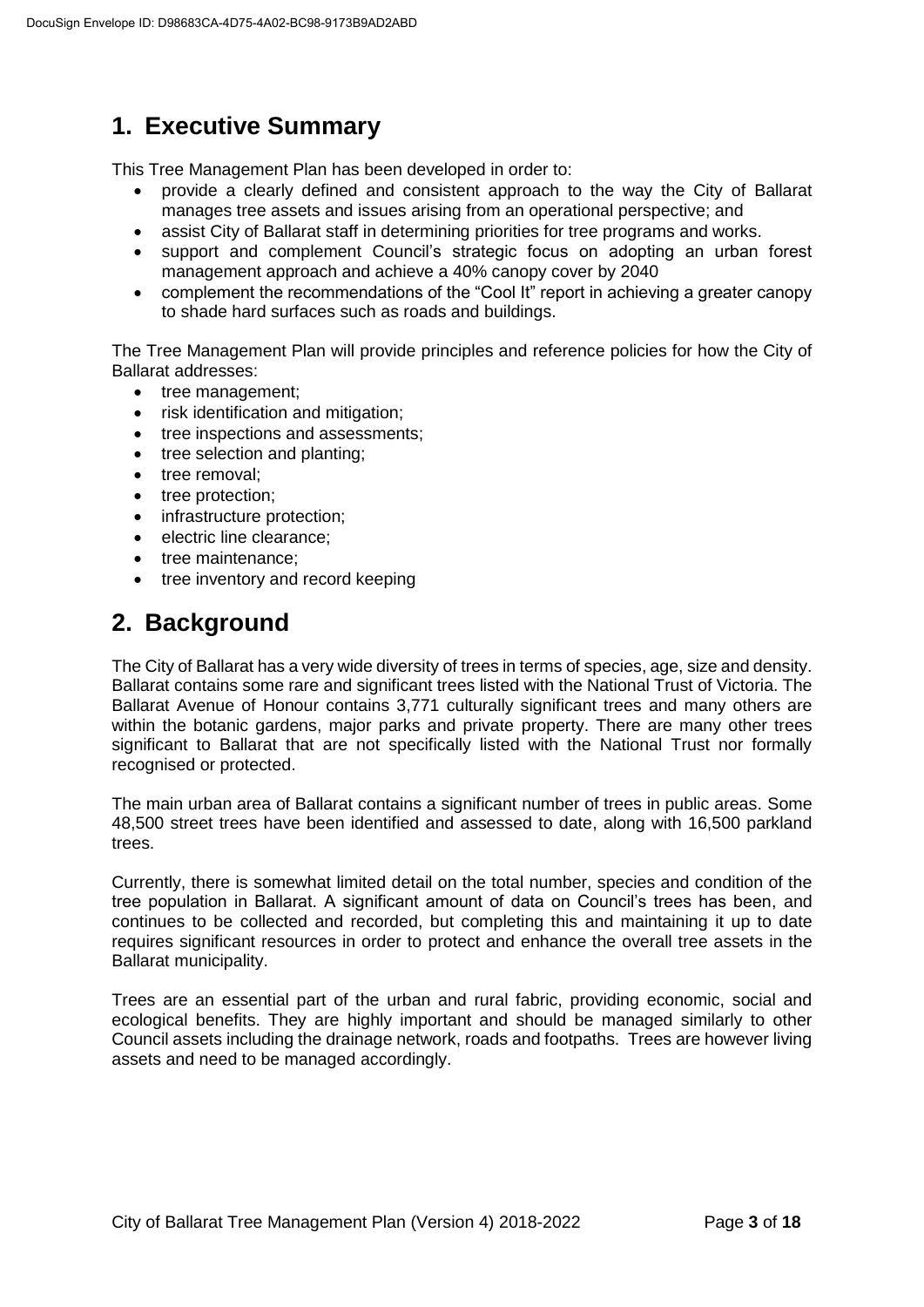## **3. Tree Management Issues**

Trees, like any other asset, need to be managed to maximise their benefits and minimise adverse effects. As biological assets, trees do not behave evenly over their life and are prone to many factors outside the control of the tree owner e.g. drought, weather, site conditions, contractor/service provider interference and disease. Their life cycle can vary enormously, is not easy to predict and requires ongoing assessment.

Trees take many years to develop to maturity and provide maximum benefits to the community and the local ecology. They cannot be quickly replaced. The retention and protection of larger trees in particular is important, especially in an expanding and everchanging urban environment as they provide the maximum community benefit.

The City of Ballarat is committed to the efficient and effective management of trees within the Municipality, however given the number of trees, it is not possible to completely address all risks associated with trees at any one time. As such, the inspection and maintenance of the tree network is conducted on a risk basis.

Trees are assessed based on their location, any identifiable defects, the probability of the defects resulting in limb or trunk failure and the likely consequences if failure occurs. Proactive and reactive works will always need to be managed carefully when the level of resources is limited.

A basic inventory of trees which includes their location, species, condition, size and surrounding environment provides the basis for making qualified decisions. It is also essential to be able to interrogate the data and keep the information up to date. To this end it is imperative that any works conducted are recorded in Council's asset management system, "Confirm". Council continues these efforts to map and assess the large number of trees within the Municipality. Currency and completeness of inventory data is also essential for good long term strategic assessment, direction and plan development

## **4. Risk Management**

A primary reason for tree asset management is to manage the risks to the community. The Risk Management approach is based on a three-step process:

- 1. Inspect the asset;
- 2. Identify any defects which may affect the structural integrity of the tree;
- 3. Implement the appropriate action within the required Response Time.

The risk associated with trees is a combination of the location and condition of the tree and the public or asset use in the vicinity of the tree. Management of the risk needs to take these factors into account.

The Australian Standard, (AS/NZS ISO 31000 Risk Management), provides a sound methodology for managing risk.

Risk assessment is the overriding factor in determining priority for works and allocating resources. Inspections and risk assessments require standardised and documented procedures. These are undertaken by suitably qualified and experienced Arborists.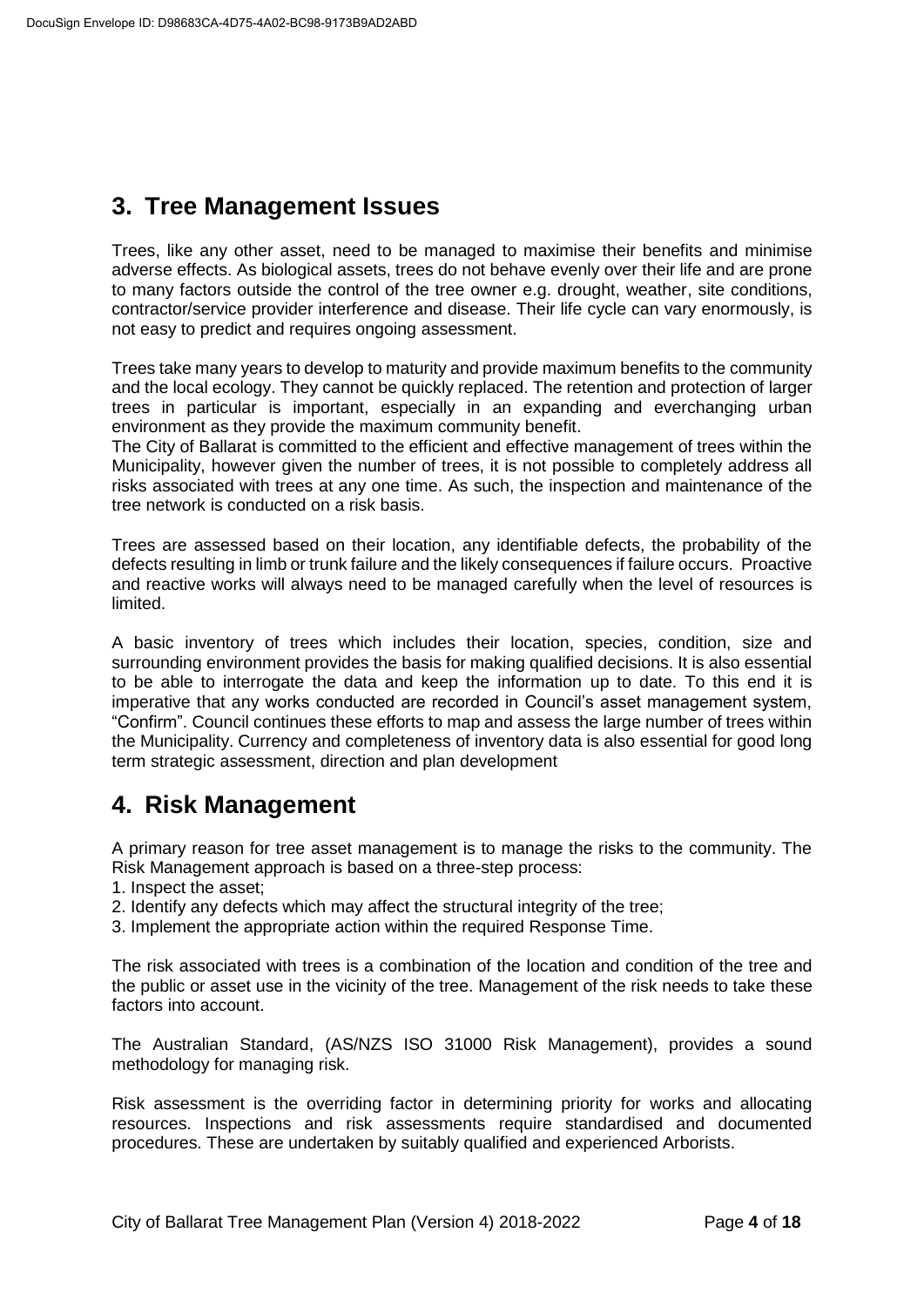#### **4.1.1 Proactive Inspections**

These inspections are scheduled in accordance with Appendix A. A qualified Arborist will inspect the tree for any defects which may impact the structural integrity of the tree. Any mitigation works logged on the tree will be determined in accordance with the location of the tree, the type of defect identified, the likelihood that the defect will result in trunk or branch failure and the likely consequences if failure occurs. Mitigation works will be referred for further action in accordance with Appendix B.

#### **4.1.2 Reactive Inspections**

These inspections come about after Council is notified of:

- 1. An incident related to an insurance claim;
- 2. A report of an issue by the community; or
- 3. Identification of an issue by a Council employee.

Depending on the Risk Assessment, within  $2 - 30$  working days of Council's Arborist team becoming aware of an issue, an appropriately qualified Arborist will carry out an inspection and confirm any defects or issues and then refer these for further action in accordance with the time frames stipulated in Appendix B below. The reactive inspection timeframe will be determined by the location of the tree and the nature of the defect or incident.

#### **4.1.3 Integrated Asset Management System**

Council utilises an Integrated Asset Management System (IAMS) to store all relevant information regarding Council's tree assets, as well as the results of any inspections, and works carried out. This system enables the appropriate scheduling of maintenance and programmed works, as well as providing data for the internal auditing of processes.

#### **4.1.4 Customer Tracking and Document Management Systems**

Council utilises a customer tracking system to trace/track customer requests through the organisation. The tracking system enables the appropriate delegation of maintenance and programming requests to the Operations team.

The customer tracking system and IAMS are linked using the tree asset number allowing requests to be cross referenced between the two systems and allowing asset history information to be retained. Council also maintains an electronic document storage and retrieval system to manage all incoming correspondence.

#### **Related Documents**

Risk Management AS/NZS ISO 31000 City of Ballarat Risk Management Policy.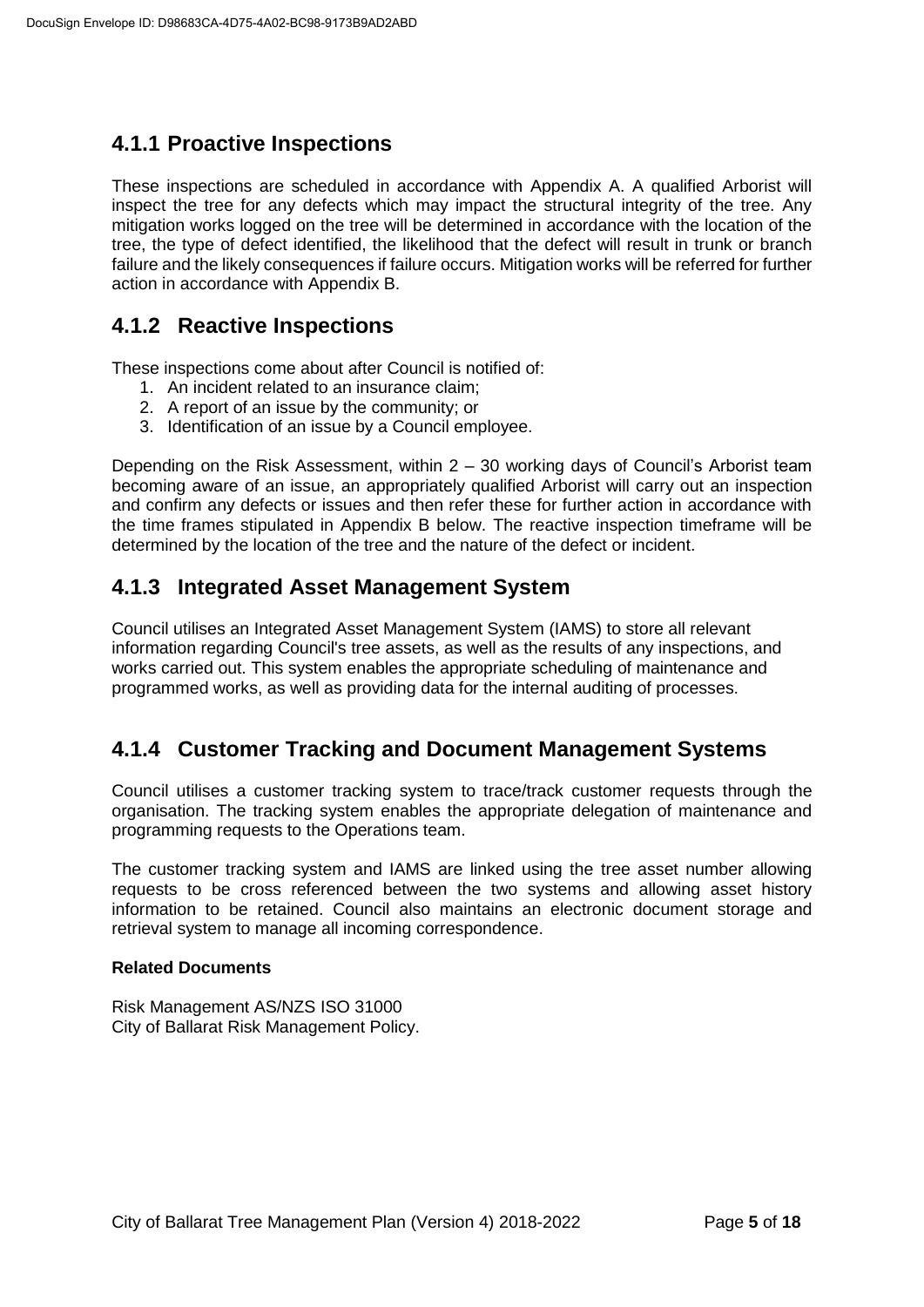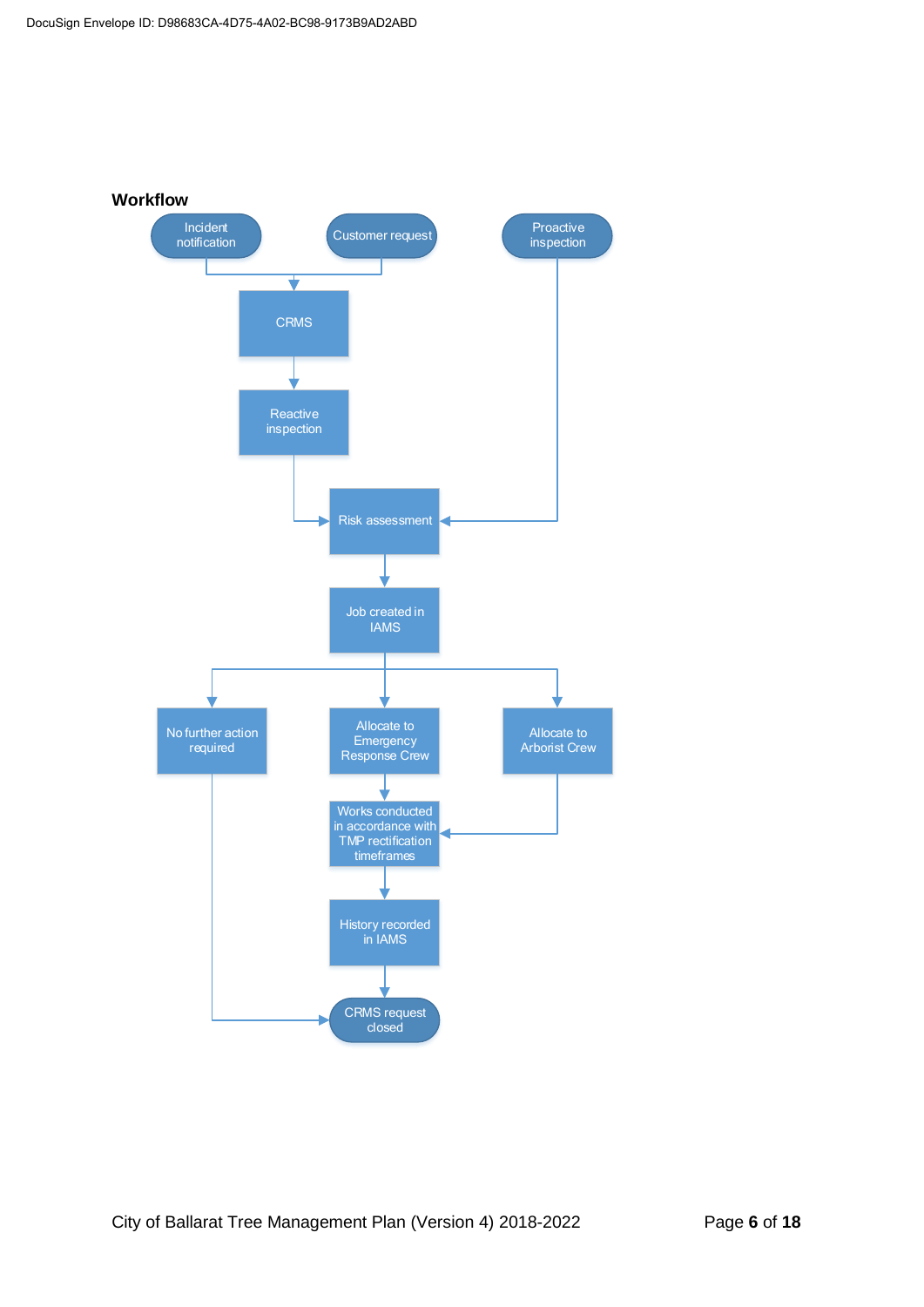## **5. Plan Improvement and Monitoring**

The Tree Management Plan is an evolving document to be reviewed and refined on an ongoing basis. A complete review of the plan and compliance is to be conducted every four years within 12 months of any council election.

#### **5.1.1 Performance Measures**

The following objectives must be met to measure the performance of the plan:

- Inspection frequencies meet the prescribed schedule; and
- Responses to defect requests within the prescribed time-frame.

A report is to be presented to the Director, Infrastructure and Environment on an annual basis regarding compliance with the plan.

#### **5.1.2 Internal Auditing of Processes**

The processes that are to be audited internally per annum are as follows:

- Collection and storage of condition information:
- Recording of complaints/requests in the appropriate database in the manner required;
- Complaint/request is inspected and/or assessed in relation to risk/safety & specified maintenance intervention levels;
- Proactive inspections are carried out as scheduled;
- Relevant inspection reporting and recording mechanisms are in place:
- Reported defects are being properly recorded in the system;
- Where required, appropriate rectification responses are determined, and Works Orders issued;
- Record of maintenance activities is made in the database against the asset, including actual date of completion;
- Record that maintenance works have been delivered as intended (i.e. an appropriate Council Officer has signed off on the satisfactory completion of the work);
- Management system in place to record and respond to customer enquiries; and
- Asset handover/update process is being managed as required.

The outcome of the internal audit is to be reported to Council's Audit Committee, while responsibility for overseeing the audit process belongs to the Executive Manager Infrastructure and Assets.

#### **6. Access to Document**

This document is available to the public at the following locations:

- Online at [www.ballarat.vic.gov.au;](file://///ballarat.vic.gov.au/files/Governance%20&%20Information%20Services%20Division/Legal%20&%20Insurance/Insurance/Temporary%20files/www.ballarat.vic.gov.au;%20) and
- Customer Service, 25 Armstrong Street South, Ballarat Central.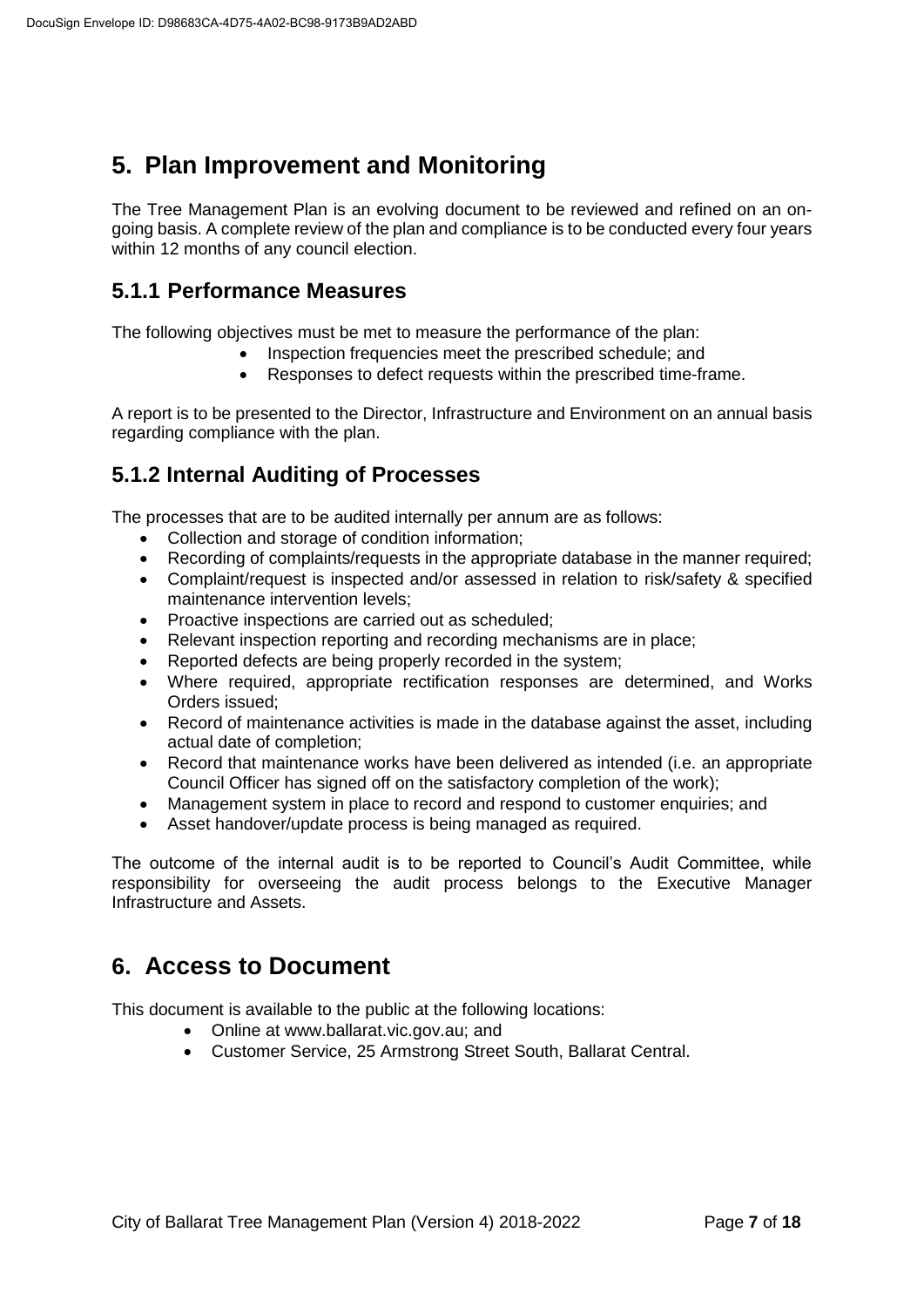## **7. Definitions**

*"TMP" –* Tree Management Plan

*"Street trees"* – trees planted by Council, or for which Council has assumed responsibility, located in the road reserve.

*"Parkland trees"* – trees planted by Council, or for which Council has assumed responsibility, on land located in public parks and reserves.

*"Private trees"* – trees located on private property.

*"Roadside trees"* – trees located on the road reserve which have not been planted by Council or trees for which Council has not assumed responsibility – typically rural roads.

*"Arborist (qualified)"* **–** a person with a Certificate III in Arboriculture as a minimum (or equivalent) and a minimum of three years of relevant industry experience.

*"Inspections arborist"* – an arborist employed by the City of Ballarat to inspect trees within the municipalities responsibility (requires minimum Cert IV Arboriculture qualification or equivalent)

*"Structural defect"* – A weak point in or on a tree causing its structural deterioration diminishing its stability in full or part.

*"Diameter at Breast Height (DBH)"* – a measurement taken at 1.4. metres above the ground, that being a convenient height at which to measure a tree's diameter. For trees on slopes, multi-trunked trees, leaning trees or where branches interfere with measuring at 1.4 metres, refer to the International Society of Arboriculture's "Simplified Guide to Measuring DBH".

*"Low risk" –* identifiable tree defects or emerging problems that don't yet warrant action but require re-inspection by an inspections arborist within 12 - 24 months.

*"Medium risk" –* identifiable tree defects or problems that require remedial action within a timeframe proportionate to the level of risk

*"High risk"* – an identifiable tree defect or problem serious enough to be significantly compromising the anchorage or structural integrity of the tree, such that it creates a risk of failure in the immediate or near future and may cause injury to the public or damage to property.

## **8. Applicability**

This Tree Management Plan will be applicable to the following:

- Street trees planted by Council or for which Council has assumed responsibility
- Parkland trees planted by Council or for which Council has assumed responsibility located in Council managed parks and reserves
- Trees located in other Council owned for managed properties

Excluded from the TMP are the following:

• Private trees located on private land

City of Ballarat Tree Management Plan (Version 4) 2018-2022 Page **8** of **18**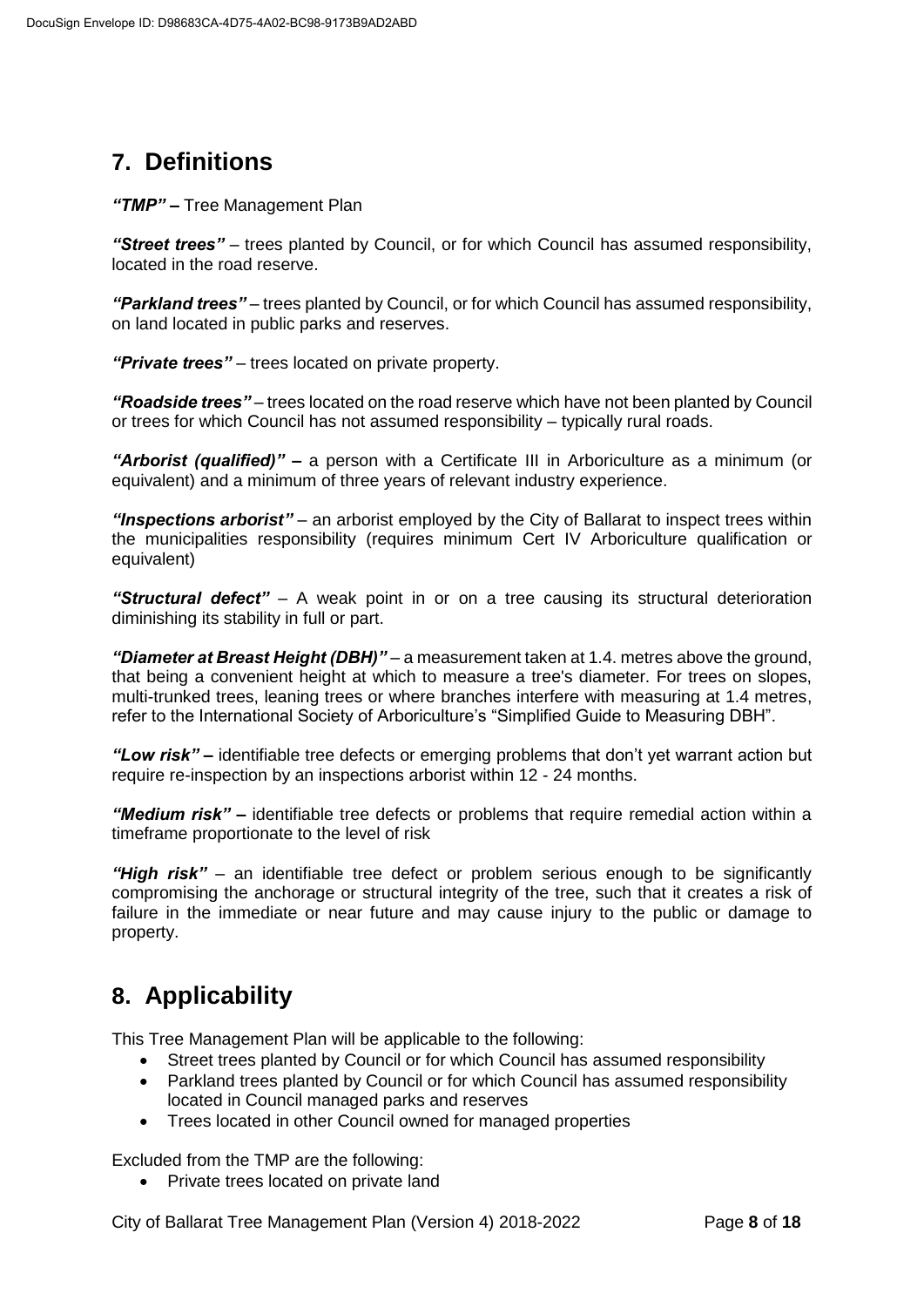Roadside trees pursuant to Section 107 of the *Road Management Act 2004*<sup>1</sup>

#### **9. Tree Inspections**

Council will endeavour to assess all applicable trees within the Municipality to determine their potential for public risk with inspection frequencies determined by that potential. Trees in "high risk" areas will warrant more frequent inspections.

Appendix A details the composition of these "high risk" areas and provides a hierarchy for further tree inspections.

To enable Council to effectively monitor and maintain its tree assets, Council must maintain an up-to-date inventory of applicable trees within the Integrated Asset Management System (IAMS)

Each tree in the IAMS is uniquely identified and assigned a category in the hierarchy relevant to its location. Further information relating to the IAMS can be found in the Asset Management Strategy and the relevant Asset Management Plans.

Information contained within this inventory is defined within Council's data standards.

#### **10.Tree Selection and Planting**

Street and parkland tree planting should be done in a programmed and sustainable manner. This approach is sound both environmentally and economically.

Due to lead times associated with the production of tree stock it is essential to forward plan to determine what tree stock will be needed to be assured of obtaining the right species, acceptable quality of stock and availability at the right time.

A "sustained amenity" approach which results in lanced diversity of tree ages and sizes across the municipality, should be followed to achieve long term stability of the tree population and landscape character.

The right mix of species and age diversity are vital components of a sustainable tree population. A generally accepted rule for achieving this is for a single genera to not make up any more than ten percent of the whole tree population. The age of trees should also be spread evenly across the City with variation between young and old trees to lessen the impact of, or need, to remove large areas of trees.

Priority for tree planting by the City of Ballarat should be given to:

• areas with a lack of trees:

**.** 

- areas where residents or community groups have requested trees;
- high profile and high use areas;
- areas where there are high percentages of old aged trees, low species diversity and/or trees in poor condition; and

 $1$  Whilst Council has no Statutory or Common Law duty to inspect roadside trees, inspections and mitigation works are conducted when resources allow for such works or in the event of a reactive inspection.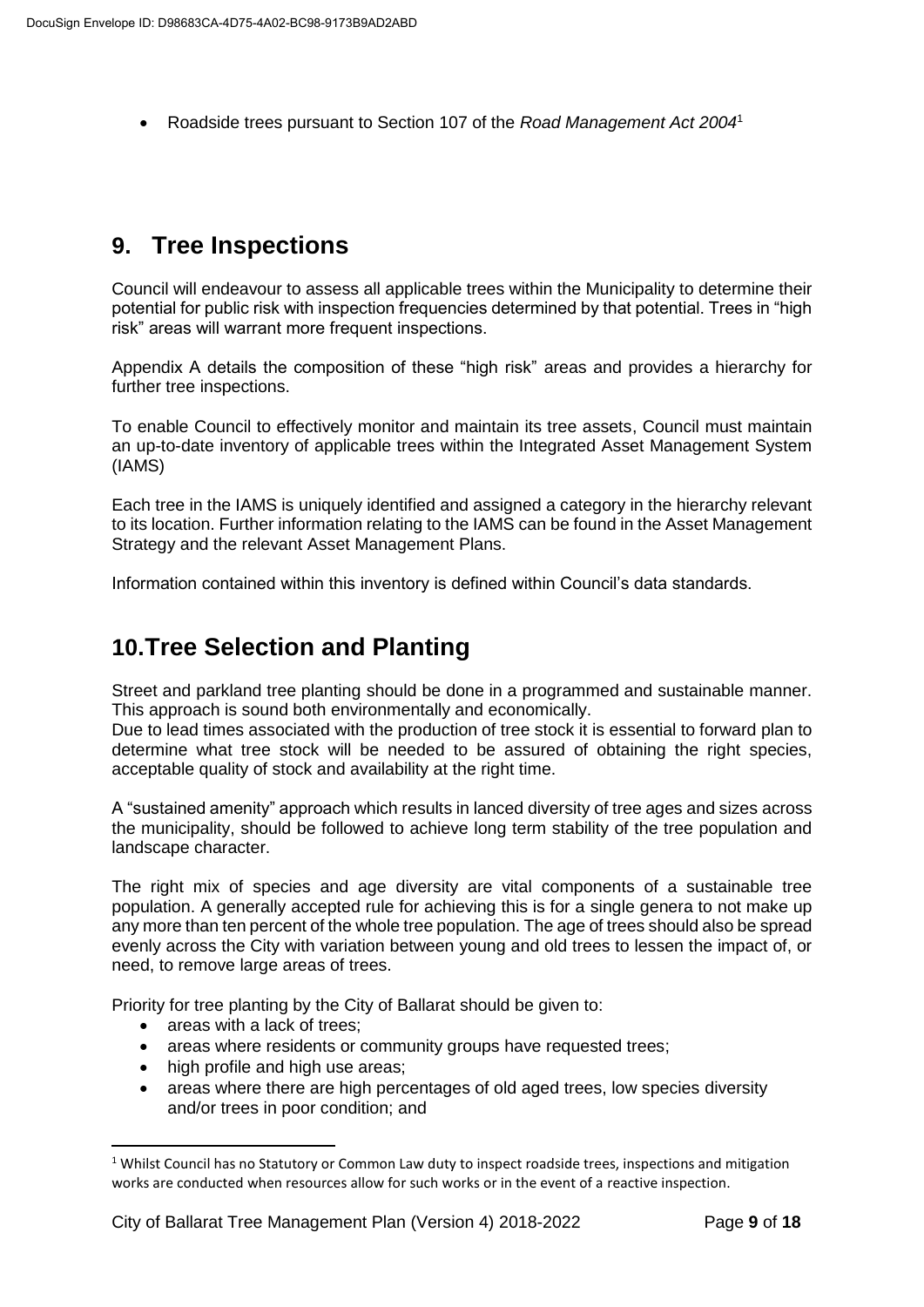• sites where trees have been removed.

When selecting species for street and parkland tree planting the following factors must be considered:

- Preferred "Landscape Character";
- Adopted masterplans, strategies and development plans;
- The significance of previous history of tree planting;
- Drought tolerance/low water usage;
- Longevity;
- Growth habit, size and structural integrity:
- Tolerance to harsh urban environments;
- Soil type and structure;
- Root growth characteristics and tolerances;
- Pruning requirements;
- Amount and type of debris shed;
- Proximity and form of surrounding existing and future below ground and above ground infrastructure;
- **Powerline assets**
- Solar radiation/orientation;
- Pest and disease susceptibility;
- Existing and future use of the surrounding area;
- Habitat value;
- Suitability to a public environment ie allergens or pathogens
- Weed potential;
- Existing and likely future adjacent land use; and
- Future planning for expected climate change.

New tree planting should reinforce the existing character of municipal areas. Character areas have been defined for Ballarat and these are detailed within the City of Ballarat Open Space Strategy 2008. They consist of three types; "Exotic"; "Mixed (exotic and native)"; and "native (preferably indigenous)".

Council must be consulted and give approval for any tree planting within streets and parklands it controls or will take control of as Council will ultimately become responsible for their maintenance and any problems that may arise.

Refer AS 2303:2018 Tree Stock for Landscape Use

#### **11. Tree Removal**

Trees can take many years to develop fully and once removed cannot be quickly replaced. Urban trees are living organisms with a finite life span; they often grow in non-ideal environments; they can be subject to numerous forms of physical damage; and can become a potential risk. Removal of trees will therefore be a regular and necessary process of Council's tree management program. Tree removal decisions must be undertaken systematically and with due consideration of all factors.

Prior to tree removal in most instances an attempt will be made to inform adjacent residents of the removal works. Notification will generally be in the form of an informational letter, either physical or electronic, to the residence. Council officers will also 'door knock' prior to works starting where possible.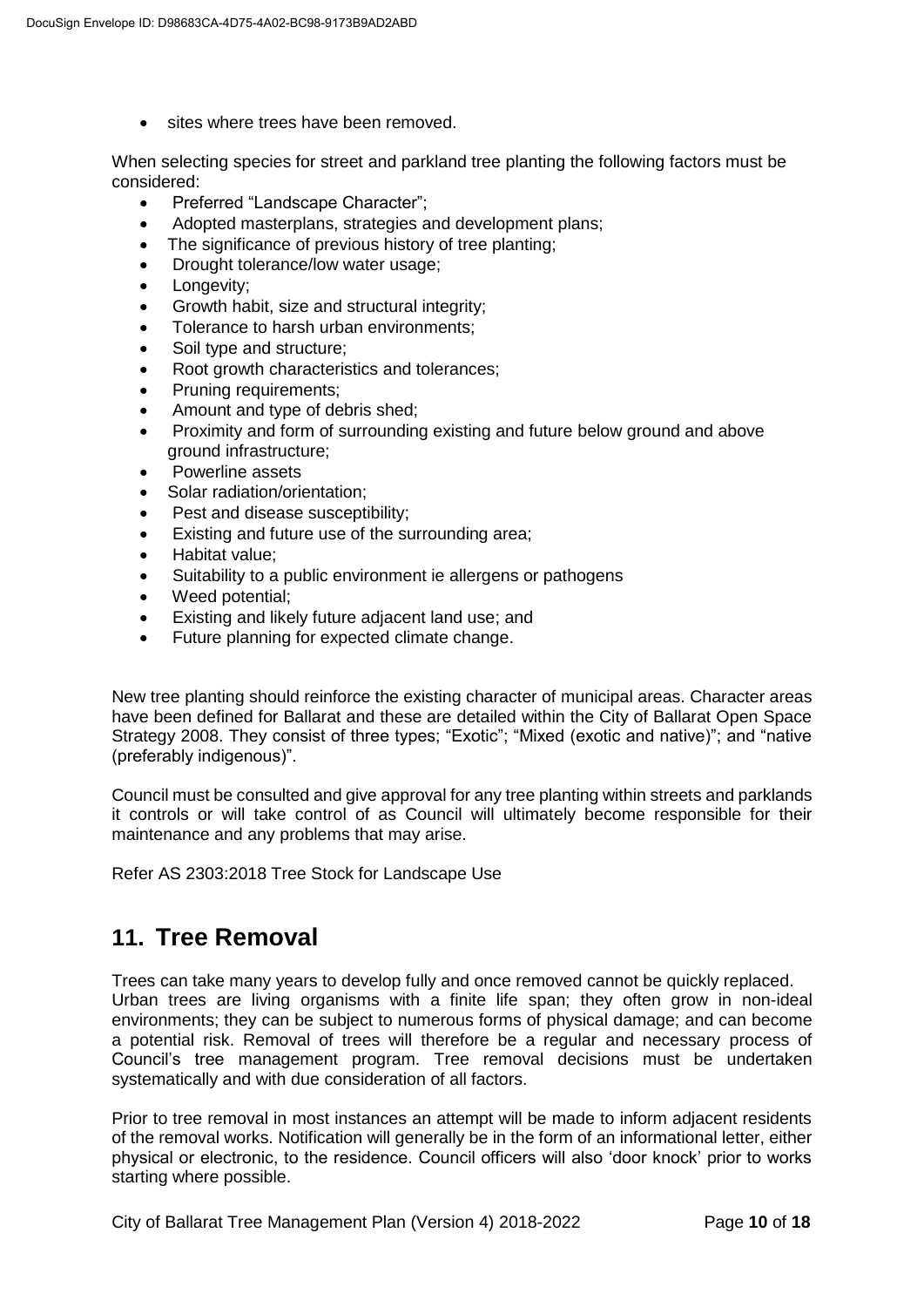Exceptions to the notification process are when there is an immediate "High risk" to the public or property. In these cases, tree removal will occur as a priority to ensure public safety. Additionally, trees assessed by Council's qualified Arborists as being an immediate high risk to public safety are exempt from the requirement for a planning permit. Trees listed in Council's Exceptional Tree Register which require removal must first be approved by the Director Development and Planning.

All State and local planning requirements controlling the removal of trees must be adhered to (see Clause 15.1 "Existing Tree Controls and Regulations").

Analysis of suitable street and parkland trees for Ballarat and ongoing assessment of the health and structure of existing trees is undertaken to identify priorities for tree removal.

Where possible Council tree removals should involve some form of consultation with directly affected parties unless there is an immediate risk to public safety. In these instances, all assessment documentation and photographs should be added in Confirm and forwarded to Council's Risk and Compliance department which will liaise with stakeholders in relation to any queries regarding the removal of the tree. When consultation is possible and practicable, written notification of Council's intention to remove the tree will be sent to the residence directly adjacent to the tree.

Any trees removed should be replaced when possible in order to maintain the sustainability of the overall tree asset.

Any decision to remove a tree will be based on the best long-term outcome for the Ballarat community as a whole.

In the event of any unauthorised removal, damage, application of herbicide or any impact leading to the death or irreversible damage to public trees any costs incurred by Council for the removal, reinstatement and replanting including aftercare will be recouped from the responsible persons or corporate body.

Any costs incurred by Council for removal and reinstatement resulting from unauthorised landscaping, planting or other unauthorised works in a Council road reserve will be recouped from the responsible persons or corporate body.

#### **Related Documents.**

Tree Removal Procedure (Appendix C) Lake Wendouree Masterplan Victoria Park Management Use & Development Plan City of Ballarat Open Space Strategy Ballarat Botanical Gardens Masterplan and Management Strategy Ballarat Avenue of Honour Management Strategy Plan Buninyong Botanic Gardens Conservation Study and Masterplan City Oval Masterplan Sturt Street Gardens Conservation and Landscape Management Plan Eureka Stockade Reserve Masterplan Mt Buninyong Scenic Reserve Management Plan Lake Learmonth Masterplan Lake Burrumbeet Masterplan Learmonth Road Replacement Strategy Plan (Draft)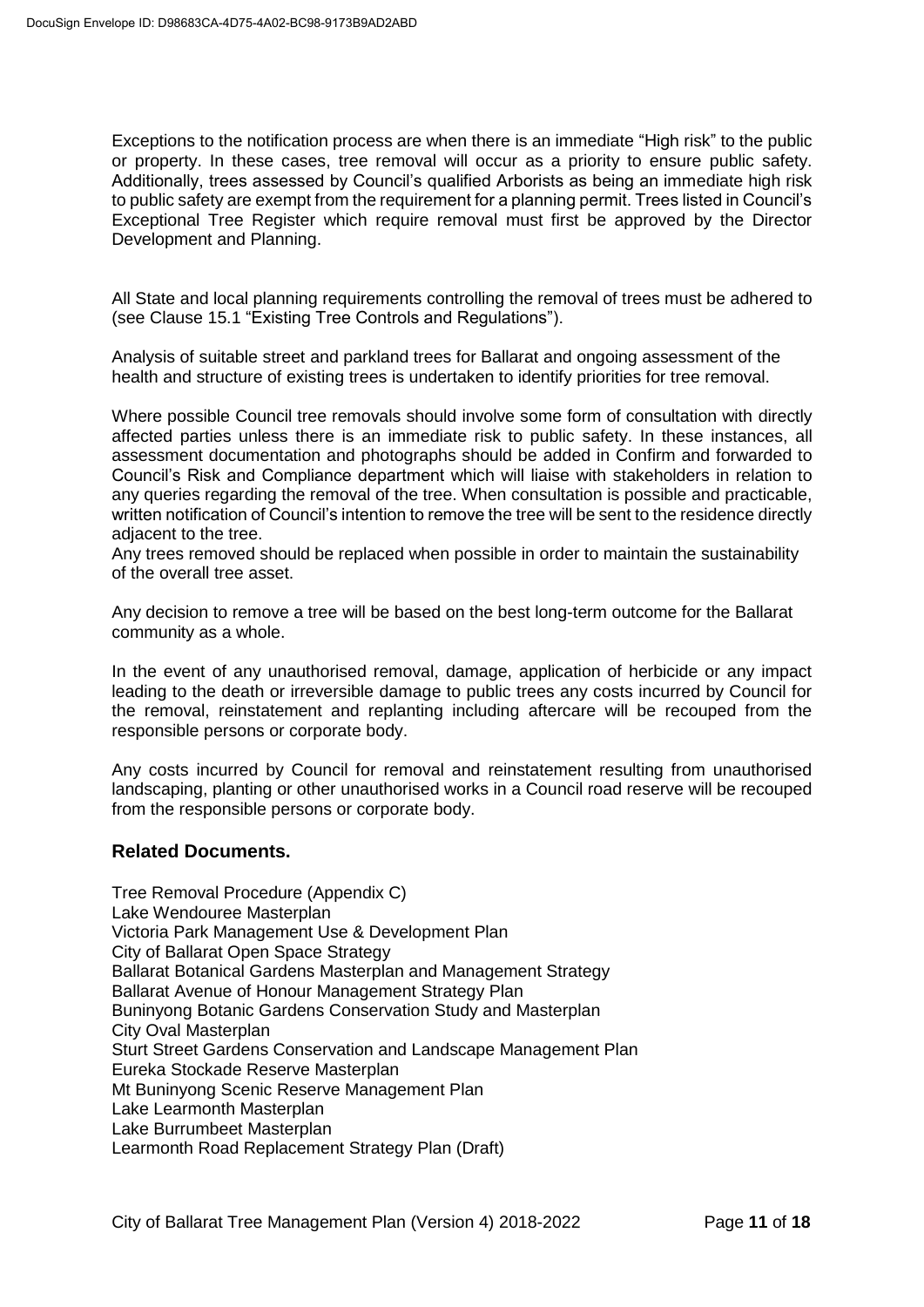## **12. Tree Protection**

All work on and around trees must comply with:

- AS 4373-2007 Pruning of amenity trees; and
- AS 4970-2009 Protection of trees on development sites

Trees and infrastructure are essential items in a modern environment. It is simply not possible to avoid all potential conflicts. They can be minimised however through innovative design and correct management of maintenance activities.

Trees may be subject to damage, above and below ground, from civil works. Where any civil works are proposed in the vicinity of trees, an assessment and works plan is essential to ensure tree damage is avoided or minimized.

Large tree specimens that may have local or cultural significance may require protection measures that are not general practice for most street and park trees. Protection measures for these trees may include fencing, mulching, greater clearances from adjoining works and structural assistance measures such as propping or cable bracing to protect from damage or disturbance.

Over the trafficable lane of a road reserve, Council has a legal obligation to provide adequate tree clearance for traffic but not for telecommunication cables. Clearance around telecommunications cables are the responsibility of the telecommunications provider.

Works within the vicinity of a Council tree or trees that will become the responsibility of Council should comply with AS 4970-2009.

#### **Related Documents**

City of Ballarat - Works in the Vicinity of Trees – Guidelines and Procedures

## **13. Infrastructure Protection**

Infrastructure may be subject to damage/ interference from adjacent trees. When any tree plantings are proposed in the vicinity of above and below ground infrastructure, careful consideration of species selection, soil type, planting technique, available root space and the appropriateness of root control measures are needed to ensure damage is avoided or minimised. In the vicinity will generally mean within the expected mature "drip-line" of a tree or at least a radius from the centre of the trunk equal to 12 times the mature trunk diameter, whichever is the greater.

Tree roots are not invasive by nature but do rely upon soil moisture for growth and survival. If sub-surface drainage pipes are seeping, damaged or leaking, tree roots in the vicinity may be encouraged to develop more prolifically. The responsibility for unblocking and repair of the private house drainage pipes remains with the property owner.

Tree roots can, on occasions cause damage to vehicle crossovers, fences and other private infrastructure. Upon being informed of such damage, Council shall inspect the tree and, if appropriate, undertake remediation works which may include arranging for a root prune and installation of a root barrier.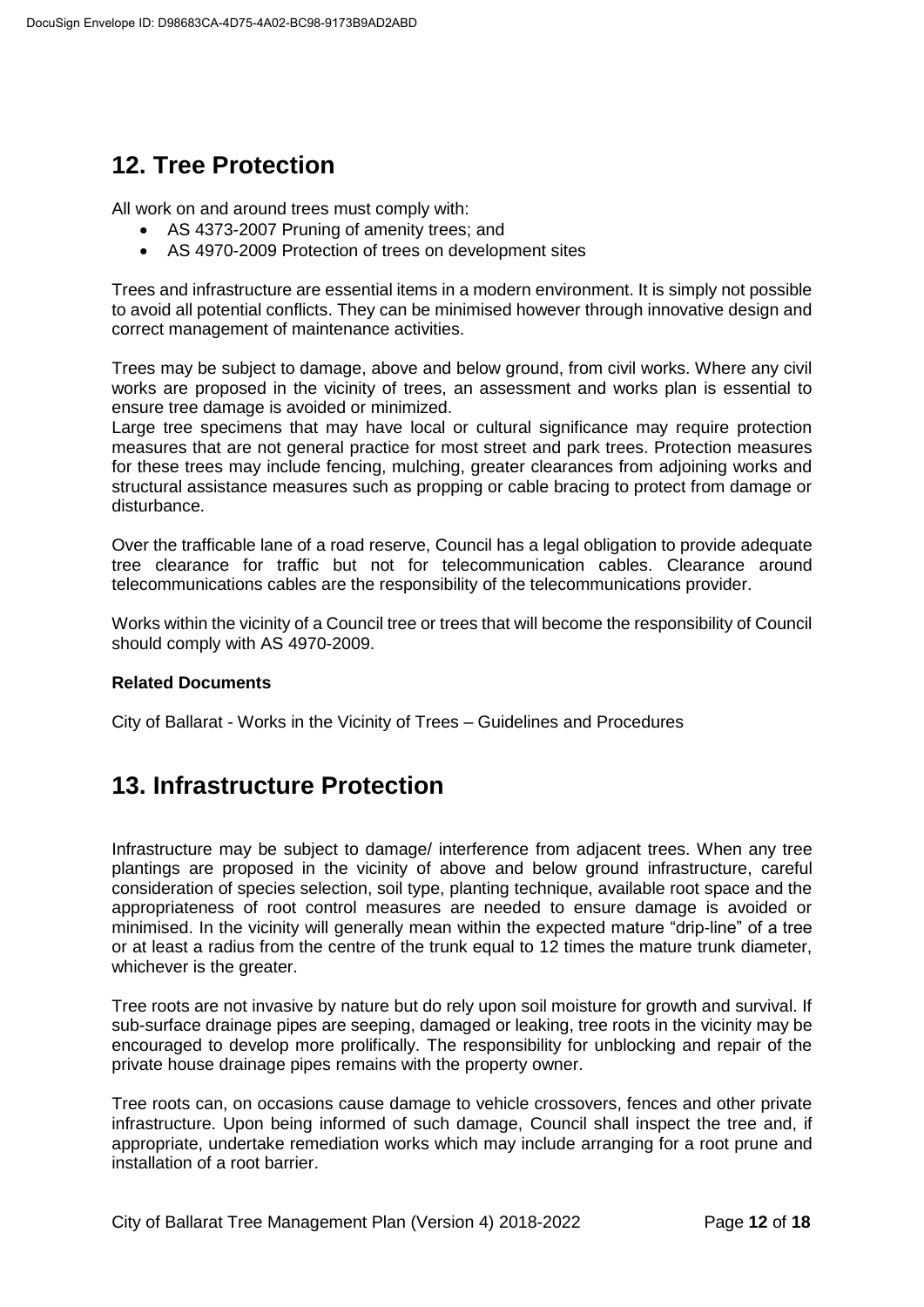Refer Australian Standard AS2870-2011 – Residential Slabs and Footings

#### **14. Electric Line Clearance**

Energy Safe Victoria (ESV) is responsible authority for ensuring electrical safety of the power distribution system in Victoria.

The City of Ballarat has a statutory obligation under the Electricity Safety Act (1998) for maintaining clearance of public trees from overhead power lines within the "Declared Area" of the City. The "Declared Area" is clearly defined and mapped and is entirely within the urban area of Ballarat.

Refer to the "City of Ballarat Electric Line Clearance Management Plan" for details on how this is managed and "Declared Area" maps.

Maintaining overhead electric line clearances for all trees outside of the 'Declared Area' is the responsibility of the local power distribution company which is Powercor. In some case private land owners are responsible for the clearance of trees from powerlines.

Some urban areas of Ballarat are of outside the Declared Area for example Buninyong, Delacombe, Miners Rest, Cardigan Village and Learmonth. Powercor is responsible for line clearance in these areas.

#### **15. Tree Maintenance**

Tree maintenance should be based on a risk priority basis. High priority maintenance works must take precedence over reactionary or lower priority requests.

Due to the specialised nature of tree works, only experienced Council staff and or approved contractors are to undertake maintenance works on Council trees.

Refer Australian Standard AS 4373-2007

Formative tree works on young and developing trees has the potential to significantly reduce the future risks and costs associated with mature trees.

Formative works on young street trees should aim to develop a straight single trunked tree that is clear of side branching up to approximately 2.5 meters from the base.

Refer Australian Standard AS 4373-2007

#### **16 Existing Tree Controls and Regulations**

There are existing laws and regulations that control the removal and pruning of both native and exotic vegetation on private and public land. The policies and procedures in this Plan are in support of those laws and regulations and need to be viewed as being in addition to those laws and regulations.

It is the responsibility of all persons to ensure they do not do anything that is in contravention of any existing laws and regulations. The following information is provided to assist you in determining what laws and regulations may apply to your situation.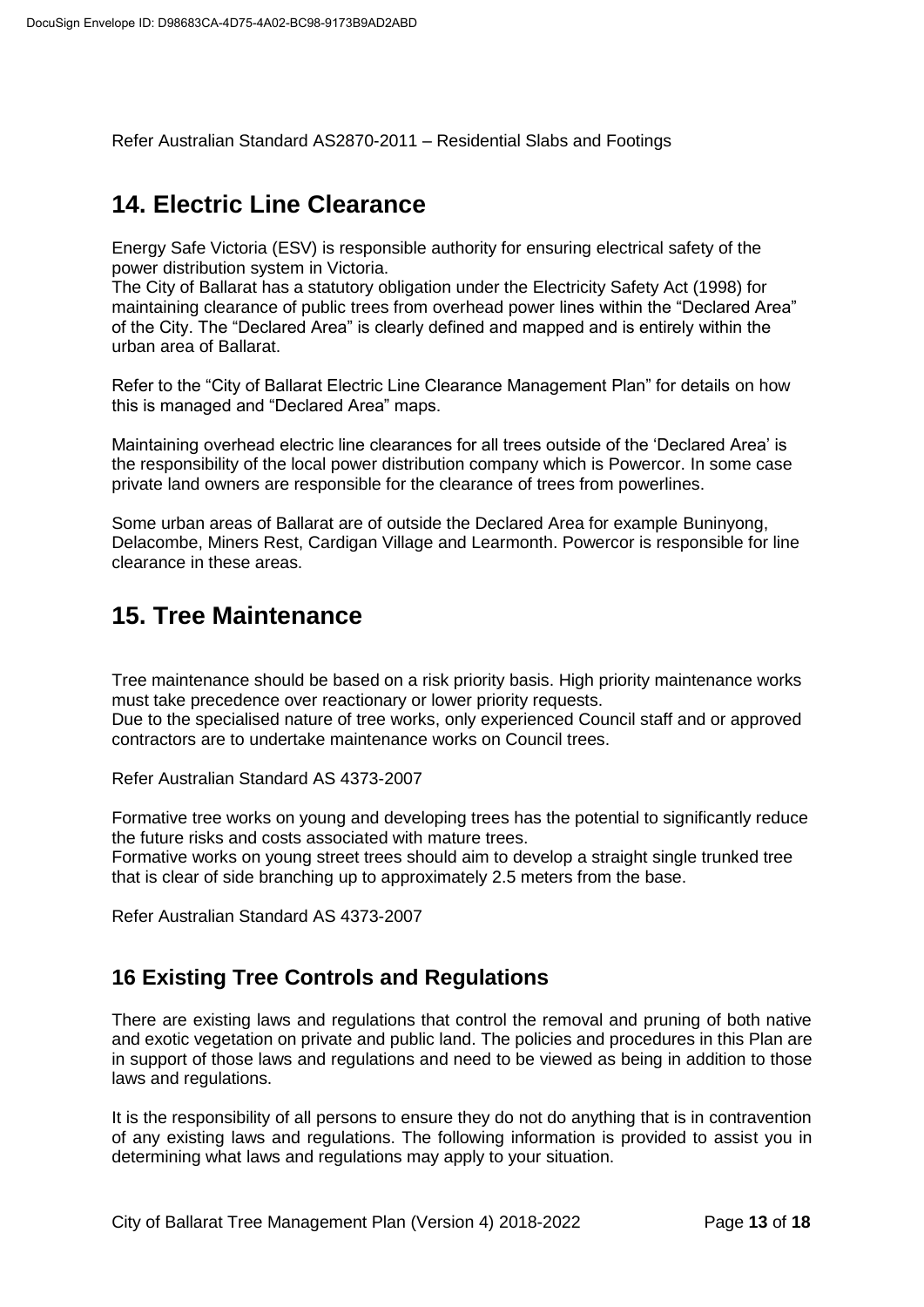#### **State Government**

There is State Government legislation which controls what may or may not be done with vegetation e.g. the *Planning and Environment Act 1987*. More information on this Act and the Department of Environment, Land, Water and Planning's Native Vegetation Management Framework (NVMF) can be found at [www.dwelp.vic.gov.au/planning.](http://www.dwelp.vic.gov.au/planning)

#### **Local Government**

The City of Ballarat has a variety of planning scheme overlays and local laws that specify what may or may not be undertaken with certain types of vegetation. Some of the overlays include:

- Vegetation Protection Overlay1 (VPO1) native vegetation only
- Vegetation Protection Overlay 2 (VPO2) native and exotic vegetation
- Heritage Overlay (HO)
- Significant Landscape Overlay (SLO)
- Environmental Significance Overlay (ESO)
- Neighbourhood Character Overlay (NCO)
- Erosion Management Overlay (EMO)
- Salinity Management Overlay (SMO)
- Public Acquisition Overlay (PAO).

More details can be found on these at [www.ballarat.vic.gov.au.](http://www.ballarat.vic.gov.au/)

The City of Ballarat Community Local Law 2017 details some conditions relating to private and public trees and vegetation. More details can be found on at https://www.ballarat.vic.gov.au/local-laws

## **16. Exceptional Circumstances**

Trees are a living organism and the environment in which they live can change quickly. Council will make every endeavour to meet all aspects of its Tree Management Plan. However, in the event of natural disasters and other events including, but not limited to, storms, fires, floods, droughts, a lack of Council staff or suitably qualified Contractors and the like, Council reserves the right to suspend compliance with its Tree Management Plan. The Director, Infrastructure and Environment, will inform the Chief Executive Officer and Council's Risk and Compliance department in writing of any suspensions or reactivations of the Tree Management Plan.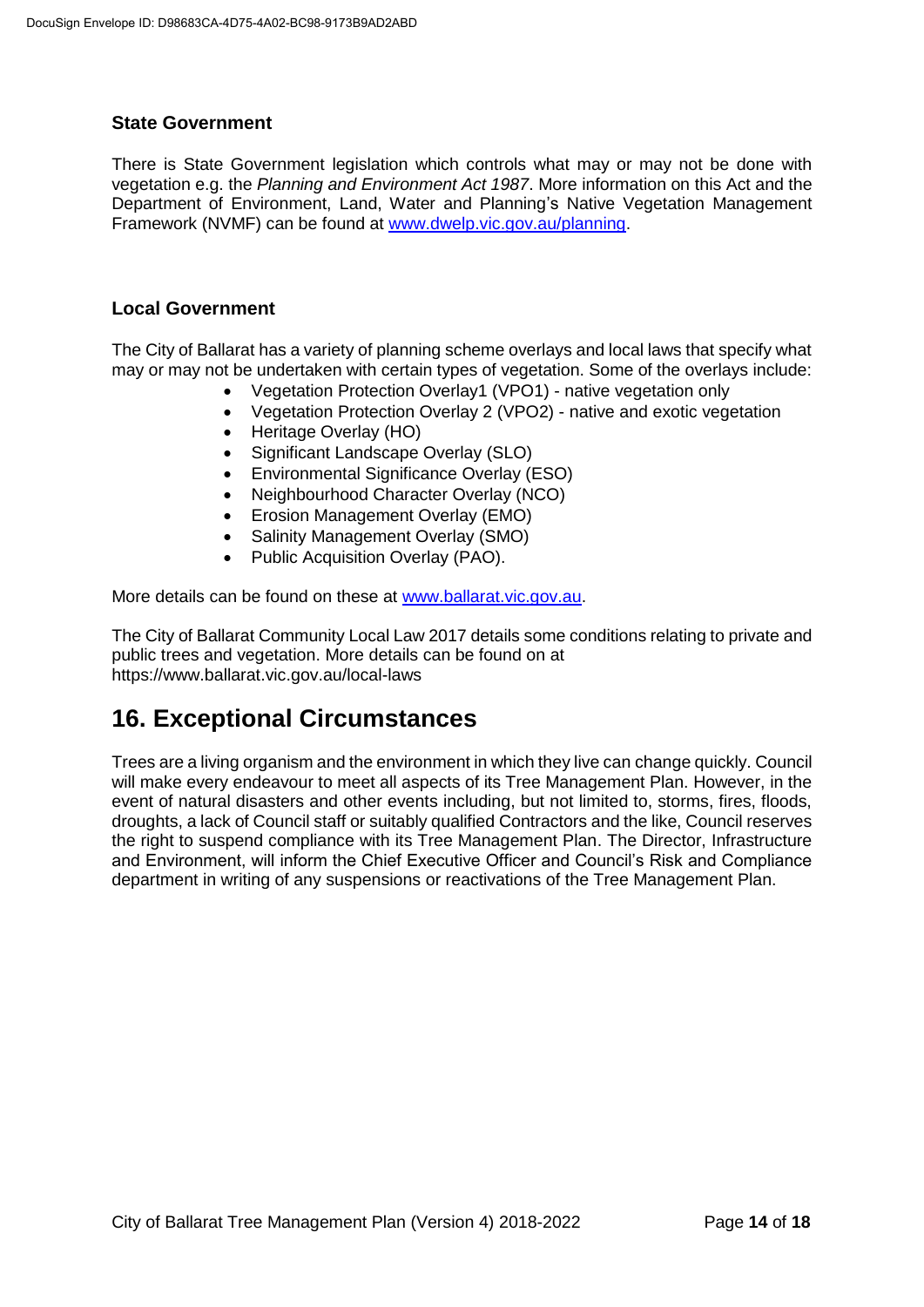## **17. Appendix A**

#### **Inspection Frequencies**

| <b>Hierarchy Category</b>                                                                                                                                                                                                                                                                                                                                                                                               | <b>Proactive Inspections</b><br><b>Defect</b> | <b>Reactive Inspections</b>               |
|-------------------------------------------------------------------------------------------------------------------------------------------------------------------------------------------------------------------------------------------------------------------------------------------------------------------------------------------------------------------------------------------------------------------------|-----------------------------------------------|-------------------------------------------|
| T1-High use areas<br>Childcare/Kindergartens<br><b>Caravan Parks</b><br>Lake Wendouree-incl.<br>playgrounds<br><b>Ballarat and Buninyong</b><br><b>Botanical Gardens</b><br>Eureka Gardens<br>Victoria Park - key<br>visitor areas and<br>running track<br>Swimming pools<br><b>ANZAC Day Event</b><br>$\bullet$<br>Cycling Australia Road<br>Nationals track route                                                     | Every 12 months                               | Within 2 working days of<br>notification  |
| T2-High use parks and sports<br>grounds that contain one of the<br>following:<br>Picnic tables<br>BBQ's<br>Playgrounds<br>Main School entrances and<br>exits - including school<br>crossings, bus stops and<br>carpark entrances.<br>Ancillary areas listed in<br>register.<br>Shopping precincts-major retail<br>areas in register.<br>Register of Identified trees with<br>a legacy of poor maintenance<br>practices. | Every 24 months                               | Within 5 working days of<br>notification  |
| T3-General parks and<br>Street trees identified within the<br>Risk Map at Appendix D                                                                                                                                                                                                                                                                                                                                    | Every 5 years                                 | Within 10 working days of<br>notification |
| T4-Low use public areas with<br>dispersed recreation walkways,<br>easements, drainage reserves,<br>vacant open areas, riparian<br>zones and peripheral areas<br>with limited use and access                                                                                                                                                                                                                             | Reactive inspections only                     | Within 30 working days of<br>notification |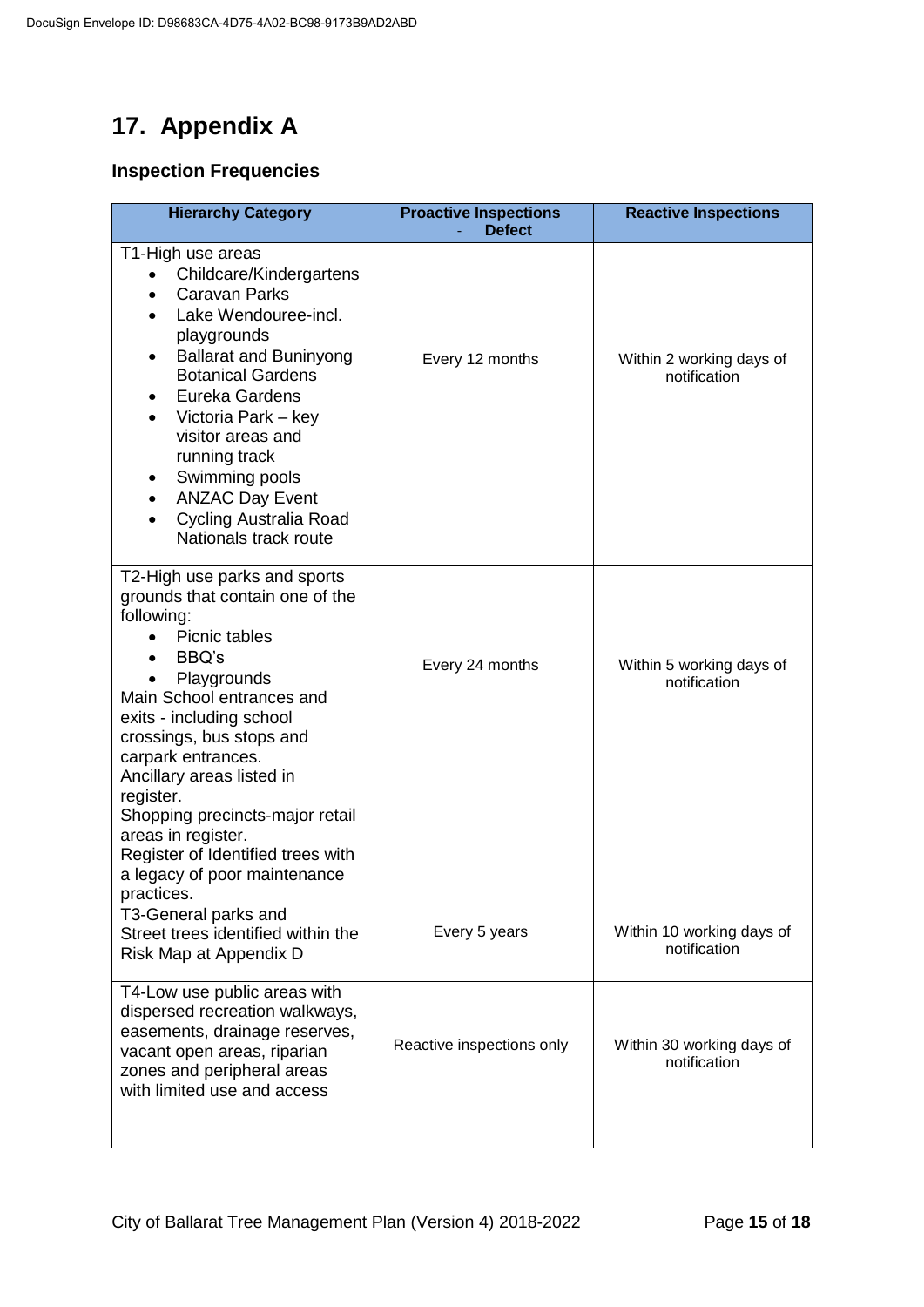## **18. Appendix B**

#### **Response Times**

| <b>Description</b>                 | <b>Risk Code by Hierarchy</b> |            |             |            |             |            |             |            |
|------------------------------------|-------------------------------|------------|-------------|------------|-------------|------------|-------------|------------|
| Zone                               | <b>T1</b>                     |            | <b>T2</b>   |            | T3          |            | <b>T4</b>   |            |
| <b>Risk</b>                        | <b>High</b>                   | <b>Med</b> | <b>High</b> | <b>Med</b> | <b>High</b> | <b>Med</b> | <b>High</b> | <b>Med</b> |
| Poor structure                     | B                             | D          | B           | D          | С           | E          | E           | E          |
| Dead tree                          | B                             | D          | С           | D          | E           | F          | F           | F          |
| Broken and hanging<br>branches     | A                             | C          | A           | C          | B           | E          | C           | E          |
| Deadwood >50mm<br>diameter         | B                             | D          | C           | D          | Е           | F          | F           | F          |
| <b>Fallen tree</b>                 | A                             | B          | A           | B          | С           | C          | F           | C          |
| Fallen branch                      | A                             | B          | B           | B          | С           | С          | F           | C          |
| Root plate lift/sink               | A                             | B          | A           | B          | B           | B          | B           | B          |
| Contacting powerlines              | B                             | D          | B           | D          | B           | D          | A           | A          |
| Tree root infrastructure<br>damage | D                             | E          | D           | Е          | D           | F          | D           | F          |

| <b>Notification Source*</b> | <b>Notification To</b>                                                                                                                                                           | <b>Rectification</b>                                                                                                                                                                                                               |  |
|-----------------------------|----------------------------------------------------------------------------------------------------------------------------------------------------------------------------------|------------------------------------------------------------------------------------------------------------------------------------------------------------------------------------------------------------------------------------|--|
|                             |                                                                                                                                                                                  | <b>Response Time**</b>                                                                                                                                                                                                             |  |
|                             |                                                                                                                                                                                  | 2 working days                                                                                                                                                                                                                     |  |
|                             |                                                                                                                                                                                  |                                                                                                                                                                                                                                    |  |
|                             |                                                                                                                                                                                  |                                                                                                                                                                                                                                    |  |
|                             |                                                                                                                                                                                  |                                                                                                                                                                                                                                    |  |
|                             |                                                                                                                                                                                  | 5 working days                                                                                                                                                                                                                     |  |
|                             |                                                                                                                                                                                  |                                                                                                                                                                                                                                    |  |
| Officer                     | workflow                                                                                                                                                                         |                                                                                                                                                                                                                                    |  |
| Asset Inspection            | Same day                                                                                                                                                                         | 1 month                                                                                                                                                                                                                            |  |
|                             |                                                                                                                                                                                  |                                                                                                                                                                                                                                    |  |
|                             |                                                                                                                                                                                  |                                                                                                                                                                                                                                    |  |
|                             |                                                                                                                                                                                  | 3 months                                                                                                                                                                                                                           |  |
| Officer                     |                                                                                                                                                                                  |                                                                                                                                                                                                                                    |  |
| Customer/Other              |                                                                                                                                                                                  |                                                                                                                                                                                                                                    |  |
| Officer                     | workflow                                                                                                                                                                         |                                                                                                                                                                                                                                    |  |
| Asset Inspection            | Same day                                                                                                                                                                         | 6 months                                                                                                                                                                                                                           |  |
| Officer                     |                                                                                                                                                                                  |                                                                                                                                                                                                                                    |  |
| Customer/Other              |                                                                                                                                                                                  |                                                                                                                                                                                                                                    |  |
| Officer                     | workflow                                                                                                                                                                         |                                                                                                                                                                                                                                    |  |
| Asset Inspection            | Same day                                                                                                                                                                         | 12 months                                                                                                                                                                                                                          |  |
|                             |                                                                                                                                                                                  |                                                                                                                                                                                                                                    |  |
| Customer/Other              | Pathway/IAMS                                                                                                                                                                     |                                                                                                                                                                                                                                    |  |
| Officer                     | workflow                                                                                                                                                                         |                                                                                                                                                                                                                                    |  |
| Asset Inspection            | Same day                                                                                                                                                                         | Re-inspect                                                                                                                                                                                                                         |  |
| Officer                     |                                                                                                                                                                                  | 12-24 months                                                                                                                                                                                                                       |  |
| Customer/Other              | Pathway/IAMS                                                                                                                                                                     |                                                                                                                                                                                                                                    |  |
| Officer                     | workflow                                                                                                                                                                         |                                                                                                                                                                                                                                    |  |
|                             | Asset Inspection<br>Officer<br>Customer/Other<br>Officer<br>Asset Inspection<br>Officer<br>Customer/Other<br>Officer<br>Customer/Other<br>Officer<br>Asset Inspection<br>Officer | <b>Arborist Unit</b><br><b>Immediate Notification</b><br>$-$ phone call $+$ IAMS<br>As soon as possible -<br>phone call + IAMS<br>Same day<br>Pathway/IAMS<br>Pathway/IAMS<br>workflow<br>Same day<br>Pathway/IAMS<br>Pathway/IAMS |  |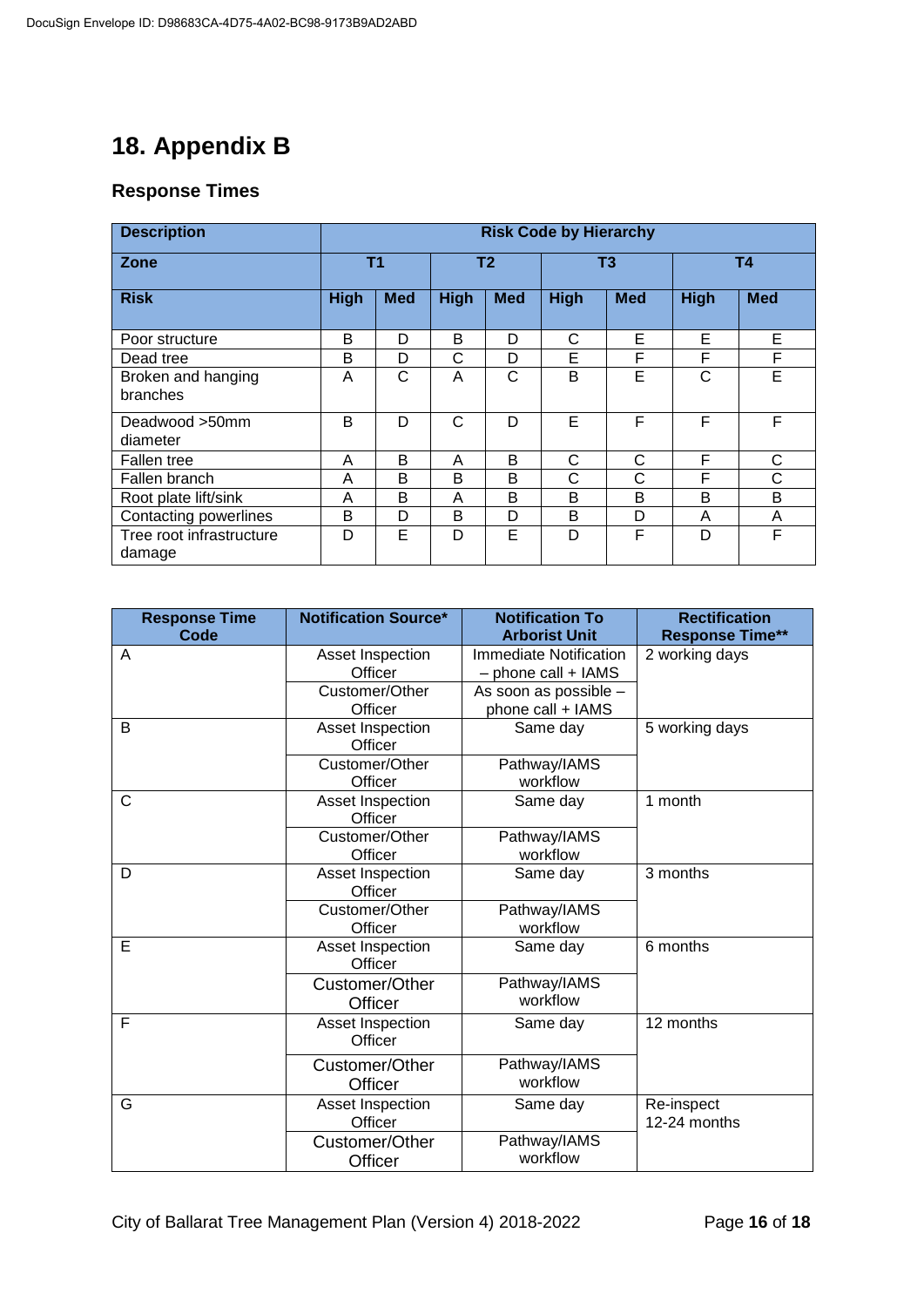## **19. Appendix C**

Emergency Tree Removal Procedure